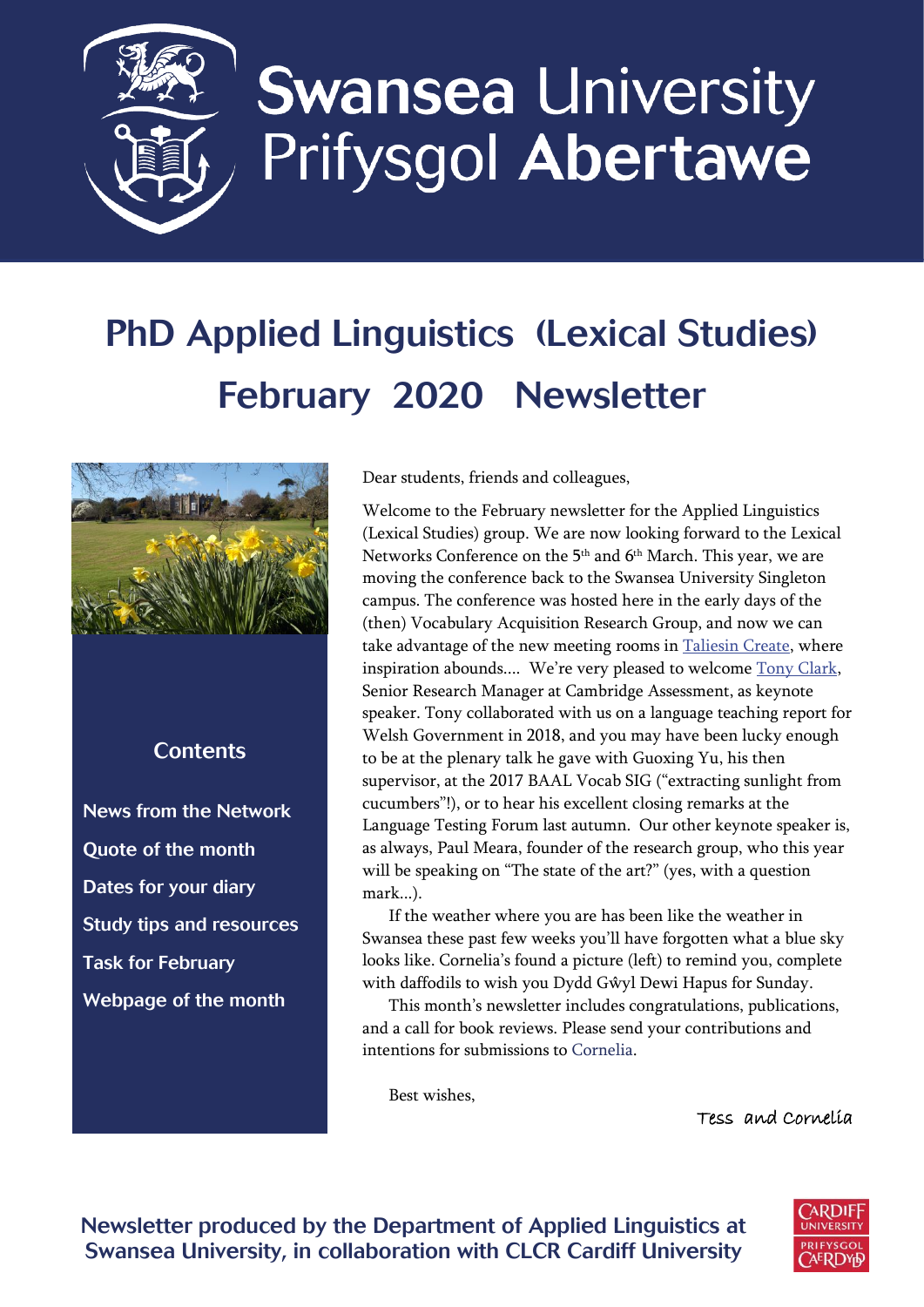#### <span id="page-1-0"></span>News from the Network

Thank you to all those who have let us know that you plan to attend the 2020 Lexical Studies conference. If you are giving a presentation, including a poster presentation, and have not sent us your abstract yet (about 200 words) please do it now!

We send our congratulations to Dr Miguel Varela, our most recent graduate in the PhD programme. Miguel successfully defended his thesis on spaced repetition of vocabulary in January. Miguel was supervised by Cornelia Tschichold and examined by Tammy Alexiou and Jim Milton.

Jeff Stewart has sent us news about a [paper](https://www.sciencedirect.com/science/article/abs/pii/S0346251X19302696) that he published in *System* with Tim Stoeckel and others. The study was presented at Vocab@Tokyo, showing that VST tests with "I don't know" options are worse at predicting active recall of vocab knowledge than VST versions that don't use them. This study was cited by Batia Laufer and later Jeff, Stuart Mclean and Aaron Batty replied to this in a Language Testing paper. Jeff would love to hear the network's take on this debate!

[Jill Bogg's paper](https://www.sciencedirect.com/science/article/pii/S1060374319303625) on corrective feedback was published last month – we recommend reading it! Boggs, J. A. (2019). Effects of teacher-scaffolded and self-scaffolded corrective feedback compared to direct corrective feedback on grammatical accuracy in English L2 writing. Journal of Second Language Writing, 46, 100671.



The Department of Applied Linguistics was well represented again this year in the Swansea University Research and Innovation

Awards. Nuria Lorenzo Dus won the award for Outstanding Research Supervision; you'll remember that this award went to Jim Milton last year.



Steve Morris and Tess Fitzpatrick were shortlisted for the Outstanding Contribution to the Arts, Culture and Society award for their work on Welsh and Applied Linguistics projects.



Newsletter produced by the Department of Applied Linguistics at Swansea University, in collaboration with CLCR Cardiff University

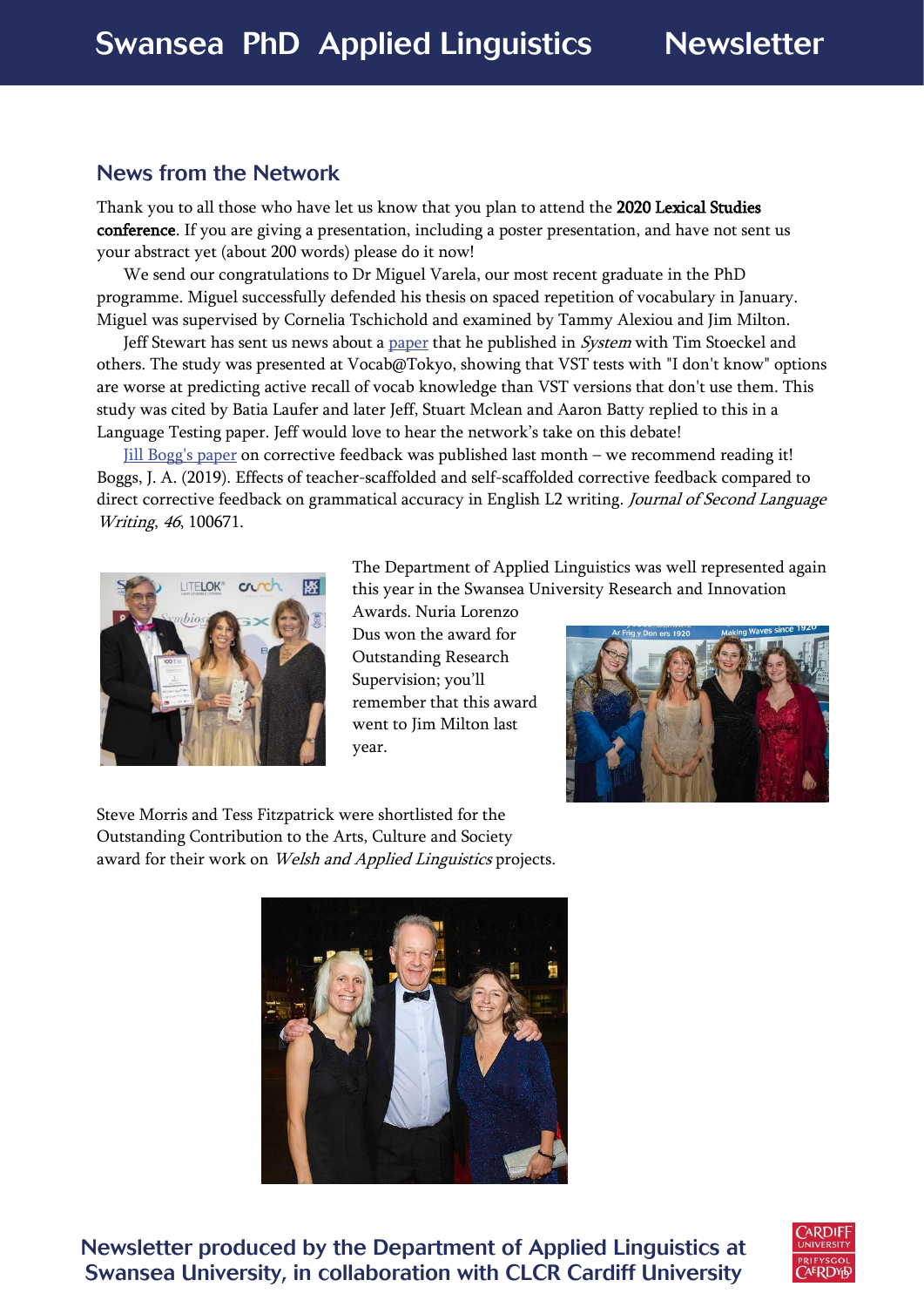### Swansea PhD Applied Linguistics Newsletter

A big thank you must go to Federica, who always keeps her ear to the ground in these matters and who sent us, among other things, this call for book reviews for the Australian Review of Applied Linguistics. The topics should cover all the areas you are interested in!

*Australian Review of Applied Linguistics* [(ARAL) [https://benjamins.com/catalog/aral\]](https://eur03.safelinks.protection.outlook.com/?url=https%3A%2F%2Fbenjamins.com%2Fcatalog%2Faral%3Ffbclid%3DIwAR3D9_IzGLh5hBJiXDAniQZodMFu45q50h9UWq16Ehgb34kTmITWOyFs4GE&data=02%7C01%7CC.Tschichold%40Swansea.ac.uk%7Ca86d30a211e143d8d32708d7afe97c33%7Cbbcab52e9fbe43d6a2f39f66c43df268%7C0%7C0%7C637171289653016107&sdata=FTsVNVaH4UudSEqgsdhRaBmk3%2BzFwbEUCjcbwnc2aYw%3D&reserved=0) is currently calling for **book reviews** and welcome reviews of books related to all areas surrounding applied linguistics. Topics include but are not limited to sociolinguistics, research methods, second language acquisition, language teaching, assessment, technology-enhanced language teaching, and language policy.

It is a great opportunity for researchers and practitioners, particularly **emergent researchers and doctoral students**, to contribute your reviews to ARAL. They are also looking for more scholars to join the **reviewer team** of ARAL. If you would like to discuss your book review proposal or contribute your expertise as a reviewer to ensure the rigor and efficiency of ARAL, please email the editorial team at **[araleditor@gmail.com](mailto:araleditor@gmail.com)**. (posted on Social Media)

And another opportunity for publishing your work: ELT Research is inviting contributions on research in English language learning, teaching and assessment from around the world, news of research-related events, and links to web-resources. The submission deadline is the end of June. For details, see the [IATEFL Research SIG website.](http://resig.weebly.com/write-an-article-for-elt-research.html?fbclid=IwAR1jdLWBqu5E1LUSFLrX5j4VN6dKnjZdHt6Q0-1_ajuqMLKnhi_9vMI4XEs) It seems perfect for PhD students who may have done a pilot study or have other things in progress.

This year's IRIS Replication Award has been launched. Please have a look on the [IRIS website](https://www.iris-database.org/iris/app/home/replication_award?fbclid=IwAR1tL9_nwsOZEN1BhBddis1EAmvQ18CE7KLJHYF6yfqhbEljkcTbdlkUFZA) for more details. Submissions for this year's prize of £300 close on 30<sup>th</sup> November 2020.

#### <span id="page-2-0"></span>Quote of the month

"When they're done properly, one-person studies can have all of the statistical power and scientific rigor of studies involving hundreds or thousands of people." From Chris Woolston's [The Value of](https://undark.org/2020/02/04/value-of-case-studies/)  [One: What can we learn from case studies?](https://undark.org/2020/02/04/value-of-case-studies/)

#### <span id="page-2-1"></span>Dates for your diary

- 2020 Lexical Studies conference: Swansea, 5-6 March 2020.
- BAAL Vocabulary Studies SIG Annual Conference 2020: University of Sheffield, 23rd and 24th April, 2020. Please note that registration closes on the 29th of March, 2020 [https://baalvocabsig.wordpress.com/](https://eur03.safelinks.protection.outlook.com/?url=https%3A%2F%2Fbaalvocabsig.wordpress.com%2F&data=02%7C01%7CT.Fitzpatrick%40Swansea.ac.uk%7C25d989f2a4d04dae576908d7b38c0805%7Cbbcab52e9fbe43d6a2f39f66c43df268%7C0%7C0%7C637175286321367706&sdata=hgMxYGpot13Mn%2BDoT4QM8LQtge4RK%2BOFVWyg4ZJun1c%3D&reserved=0)
- Eurosla 2020 will be in Barcelona on 1-4 July 2020. See [https://www.eurosla.org/first-call-for](https://www.eurosla.org/first-call-for-papers-eurosla-30-2020/)[papers-eurosla-30-2020/](https://www.eurosla.org/first-call-for-papers-eurosla-30-2020/)
- BAAL 2020 will be at Northumbria University on 3-5 September 2020 . See <https://www.northumbria.ac.uk/about-us/news-events/events/2020/09/baal-2020/>